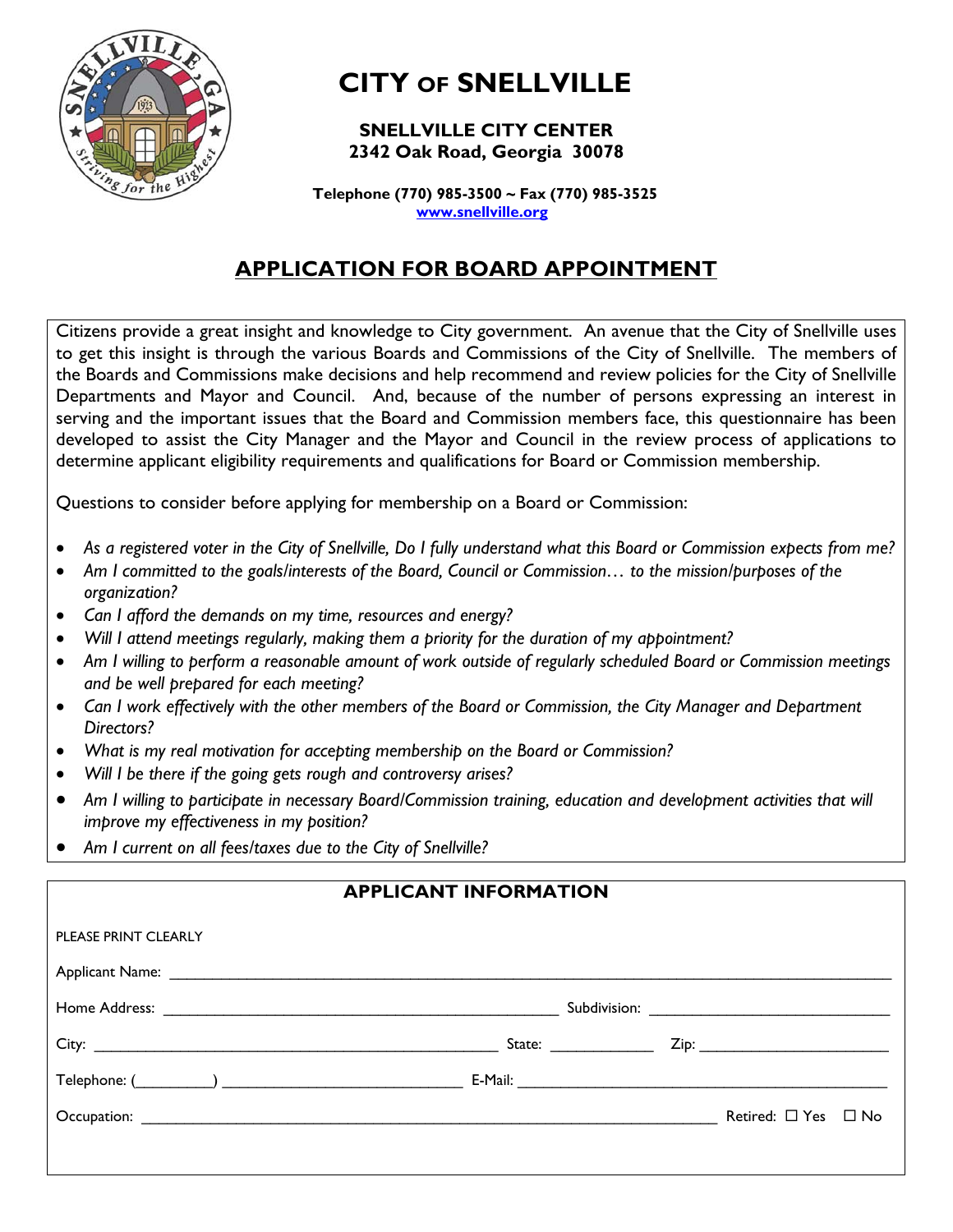|                            | <b>CITY OF SNELLVILLE</b>                                                                                                                                                                                                                                                                                                                                                                                                                                                                                                                                                                                                                                                                                                                                           | <b>BOARD APPLICATION</b> | Page 2 of 4 |  |  |  |
|----------------------------|---------------------------------------------------------------------------------------------------------------------------------------------------------------------------------------------------------------------------------------------------------------------------------------------------------------------------------------------------------------------------------------------------------------------------------------------------------------------------------------------------------------------------------------------------------------------------------------------------------------------------------------------------------------------------------------------------------------------------------------------------------------------|--------------------------|-------------|--|--|--|
| a)<br>b)<br>c)<br>d)<br>e) | How long have you been a resident of the City of Snellville? _______ Years and ______ Months<br>Are you a registered voter in the City of Snellville (required for application consideration)? $\Box$ Yes $\Box$ No<br>Are you current with all of your financial obligations (property taxes, permit fees, etc.) to the City? $\Box$ Yes $\Box$ No<br>Have you ever attended a meeting of the Board or Commission for which you are asking to serve on? $\Box$ Yes $\Box$ No                                                                                                                                                                                                                                                                                       |                          |             |  |  |  |
| f)<br>g)<br>h)             | Are you willing and available to attend training sessions on-site and/or off-site if provided by the City? $\Box$ Yes $\Box$ No<br>The Snellville City Code of Ordinances requires that Board and Commission members not miss three (3) consecutive meetings<br>nor more than three (3) regular meetings annually. Available Boards and Commissions and their terms and meeting schedules<br>are listed at the end of this application. Are you able to meet the attendance requirements of the position for which you are<br>applying? □ Yes □ No<br>Do you know of any circumstances that would result in you having to abstain from voting on any action before the Board or<br>Commission? □ Yes □ No If yes, please explain: _________________________________ |                          |             |  |  |  |
| i)                         | Do you or your employer, or your spouse or child or their employers, do business with the City of Snellville? $\Box$ Yes $\Box$ No                                                                                                                                                                                                                                                                                                                                                                                                                                                                                                                                                                                                                                  |                          |             |  |  |  |
| j)                         | Do you have any employment or contractual relationship with the City of Snellville that would create a continuing or frequently<br>recurring conflict with regard to your participation on a Board or Commission? $\Box$ Yes $\Box$ No If yes, please explain: _____                                                                                                                                                                                                                                                                                                                                                                                                                                                                                                |                          |             |  |  |  |
| k)                         | Please briefly explain your reasons for wishing to serve on the Board or Commission you select:                                                                                                                                                                                                                                                                                                                                                                                                                                                                                                                                                                                                                                                                     |                          |             |  |  |  |
| $\mathsf{I}$               |                                                                                                                                                                                                                                                                                                                                                                                                                                                                                                                                                                                                                                                                                                                                                                     |                          |             |  |  |  |
|                            |                                                                                                                                                                                                                                                                                                                                                                                                                                                                                                                                                                                                                                                                                                                                                                     |                          |             |  |  |  |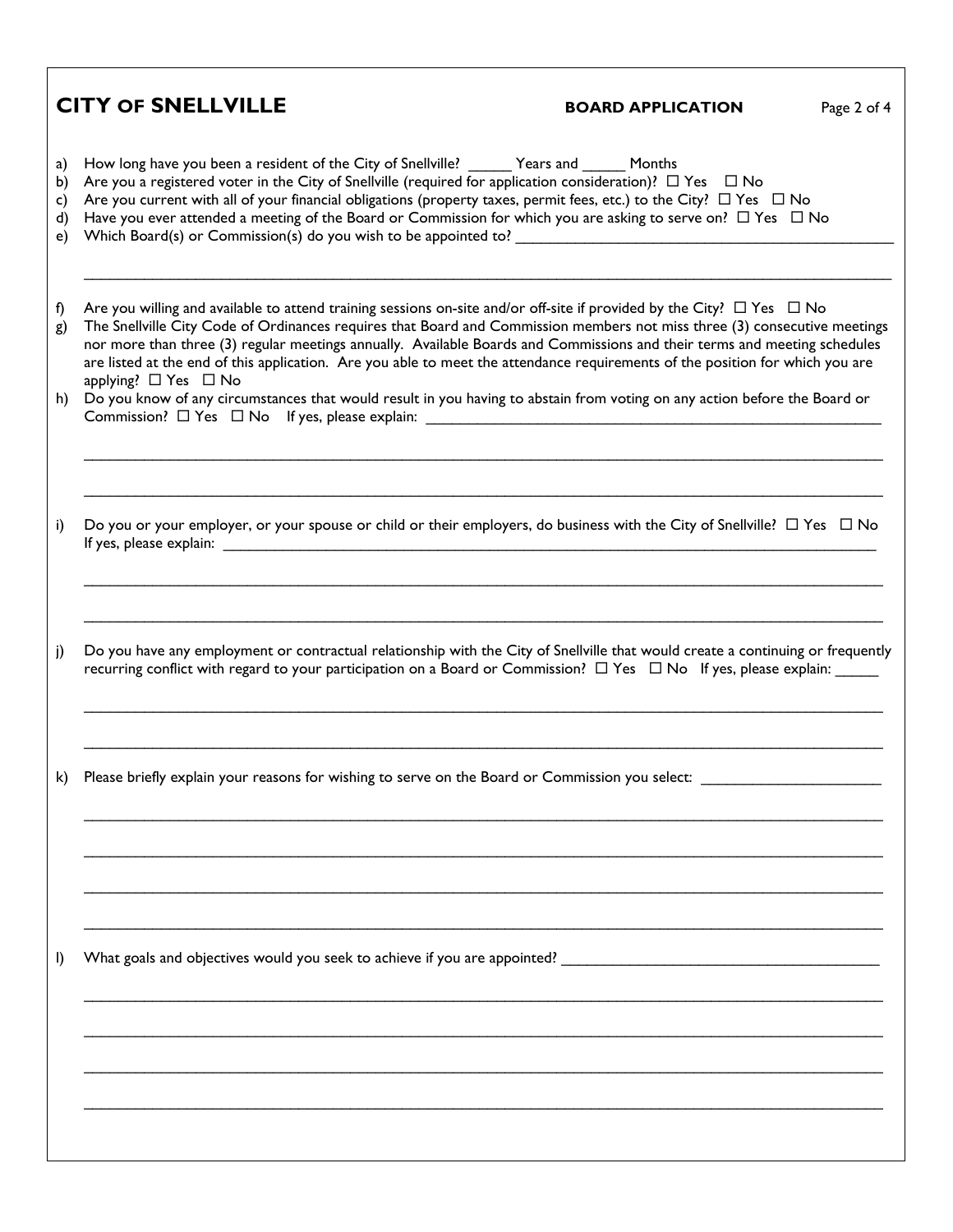### **CITY OF SNELLVILLE BOARD APPLICATION** Page 3 of 4

m) Please provide a brief personal history, including education, occupation, previous civic, community, or other service involve ment which would help the appointing authority make an informed decision regarding your candidacy:

n) Would you be willing to be considered for appointment to any of the other Boards or Commissions of the City if a position is not available on the Board or Commission of your first choice? If so, please list the Boards or Commissions for which you would like to be considered (please list in order of interest):

\_\_\_\_\_\_\_\_\_\_\_\_\_\_\_\_\_\_\_\_\_\_\_\_\_\_\_\_\_\_\_\_\_\_\_\_\_\_\_\_\_\_\_\_\_\_\_\_\_\_\_\_\_\_\_\_\_\_\_\_\_\_\_\_\_\_\_\_\_\_\_\_\_\_\_\_\_\_\_\_\_\_\_\_\_\_\_\_\_\_\_\_\_

\_\_\_\_\_\_\_\_\_\_\_\_\_\_\_\_\_\_\_\_\_\_\_\_\_\_\_\_\_\_\_\_\_\_\_\_\_\_\_\_\_\_\_\_\_\_\_\_\_\_\_\_\_\_\_\_\_\_\_\_\_\_\_\_\_\_\_\_\_\_\_\_\_\_\_\_\_\_\_\_\_\_\_\_\_\_\_\_\_\_\_\_\_

\_\_\_\_\_\_\_\_\_\_\_\_\_\_\_\_\_\_\_\_\_\_\_\_\_\_\_\_\_\_\_\_\_\_\_\_\_\_\_\_\_\_\_\_\_\_\_\_\_\_\_\_\_\_\_\_\_\_\_\_\_\_\_\_\_\_\_\_\_\_\_\_\_\_\_\_\_\_\_\_\_\_\_\_\_\_\_\_\_\_\_\_\_

\_\_\_\_\_\_\_\_\_\_\_\_\_\_\_\_\_\_\_\_\_\_\_\_\_\_\_\_\_\_\_\_\_\_\_\_\_\_\_\_\_\_\_\_\_\_\_\_\_\_\_\_\_\_\_\_\_\_\_\_\_\_\_\_\_\_\_\_\_\_\_\_\_\_\_\_\_\_\_\_\_\_\_\_\_\_\_\_\_\_\_\_\_

 $\mathcal{L}_\mathcal{L} = \mathcal{L}_\mathcal{L} = \mathcal{L}_\mathcal{L} = \mathcal{L}_\mathcal{L} = \mathcal{L}_\mathcal{L} = \mathcal{L}_\mathcal{L} = \mathcal{L}_\mathcal{L} = \mathcal{L}_\mathcal{L} = \mathcal{L}_\mathcal{L} = \mathcal{L}_\mathcal{L} = \mathcal{L}_\mathcal{L} = \mathcal{L}_\mathcal{L} = \mathcal{L}_\mathcal{L} = \mathcal{L}_\mathcal{L} = \mathcal{L}_\mathcal{L} = \mathcal{L}_\mathcal{L} = \mathcal{L}_\mathcal{L}$ 

o) If not selected to serve an appointment to a Board or Commission position, do you have any interest in serving the City as a volunteer for special events such as the annual Snellville Days Festival or STAT events?  $\Box$  Yes  $\Box$  No If yes, please explain:

*Applicant Statement: I understand that I am applying for appointment to a Board or Commission office of the City of Snellville; that the appointing authority may require an interview prior to consideration for appointment; that I will be required to provide a copy of my Georgia Voter Registration card; that I will be required to take an oath of office to uphold the United States and Georgia Constitutions and the laws of the same if appointed; that I will be required to meet the attendance and training requirements of the City if I am appointed and may be removed from office for failure to meet attendance requirements or for any other reason permitted by law or City charter; and that my application will remain on file for consideration for a period of six (6) months, after which time, I will need to file a new application. I agree to comply at all times with all requirements of the office for which I am applying and to which I may be appointed. All statements and information provided in this application are true to the best of my knowledge.* 

| Signature                                          | <b>Printed Name</b>                                                                                                                  | Date |
|----------------------------------------------------|--------------------------------------------------------------------------------------------------------------------------------------|------|
| Please return completed and signed application to: | <b>Butch Sanders, City Manager</b><br><b>CITY OF SNELLVILLE</b><br>2342 Oak Road, 2 <sup>nd</sup> Floor<br>Snellville, Georgia 30078 |      |
|                                                    | Telephone: (770) 985-3500<br>Website: www.snellville.org                                                                             |      |